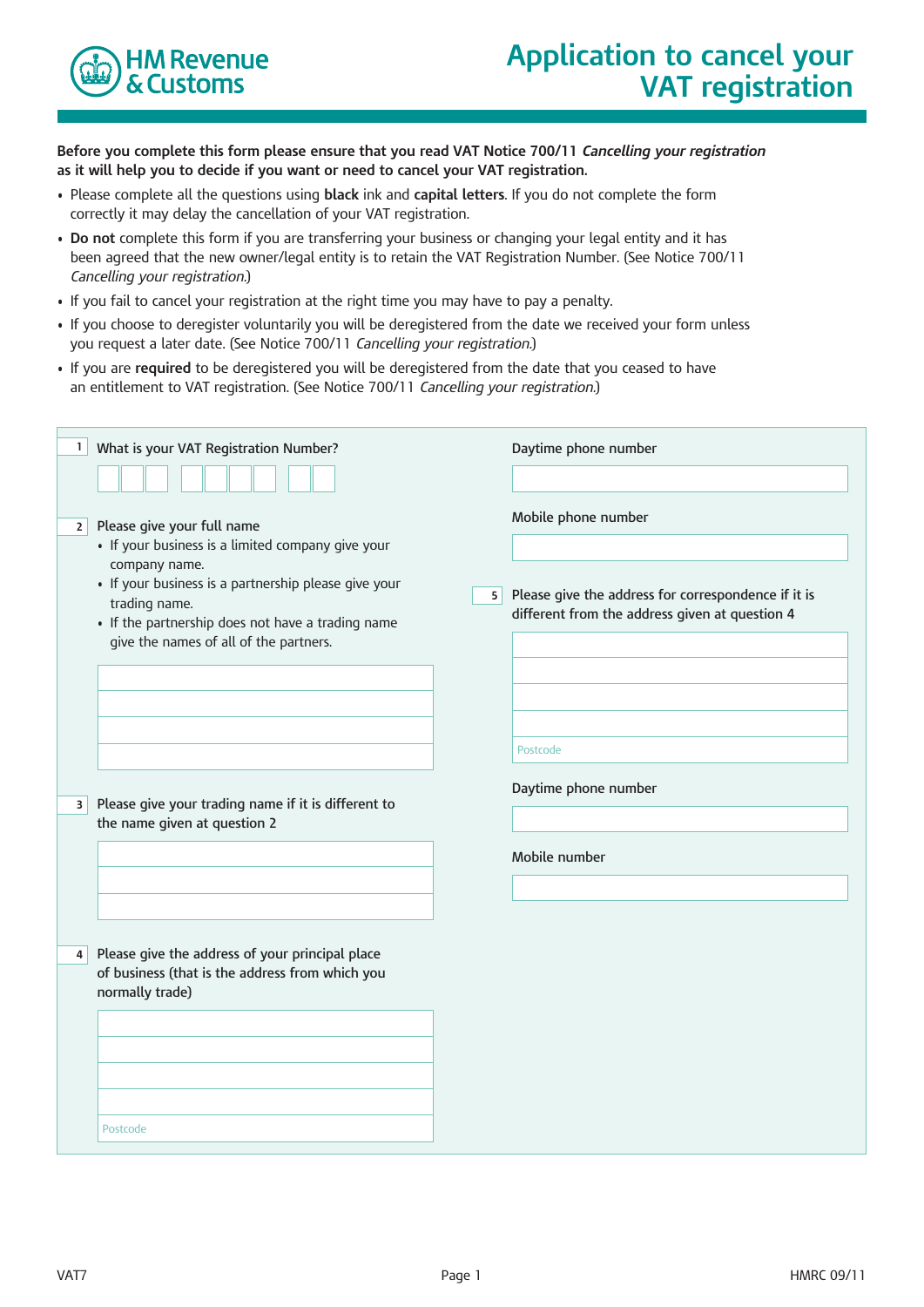| 6              |  | Why are you applying to cancel your registration?<br>(Please tick one box only)                                                                                                                                                                                                                                                                                               |                                                                                                   | 8                                                | If you are applying to deregister on grounds of reduced<br>turnover please provide the following information:                                                                                                                         |
|----------------|--|-------------------------------------------------------------------------------------------------------------------------------------------------------------------------------------------------------------------------------------------------------------------------------------------------------------------------------------------------------------------------------|---------------------------------------------------------------------------------------------------|--------------------------------------------------|---------------------------------------------------------------------------------------------------------------------------------------------------------------------------------------------------------------------------------------|
|                |  | A I have ceased to trade                                                                                                                                                                                                                                                                                                                                                      | go to<br>question 7                                                                               |                                                  | (a) What is the value of taxable supplies you expect<br>to make in the next 12 months?                                                                                                                                                |
|                |  | B My taxable turnover in the<br>next 12 months will be below<br>the current deregistration limit<br>C I am still trading but only make<br>supplies that are exempt or                                                                                                                                                                                                         | go to<br>question 8                                                                               |                                                  | £<br>$\bullet$<br>(b) Please give specific details of why the value of<br>your taxable supplies in the next 12 months will<br>be under the deregistration threshold (for example,<br>reduction in prices, reduction in opening hours, |
|                |  | outside the scope of UK VAT<br>D I am still trading but my taxable                                                                                                                                                                                                                                                                                                            | go to<br>question 9                                                                               |                                                  | lost contracts).<br>If we accept your deregistration request you will be<br>deregistered from the date we receive your form.                                                                                                          |
|                |  | supplies are solely/mainly zero<br>rated and I want to apply for<br>exemption from VAT registration                                                                                                                                                                                                                                                                           | go to<br>question 10                                                                              |                                                  | If you want to deregister from a later date you<br>should provide the date below DD MM YYYY                                                                                                                                           |
|                |  | E I am changing my legal entity<br>(for example, from a partnership<br>to a Limited company)<br>go to                                                                                                                                                                                                                                                                         |                                                                                                   |                                                  | Please provide details of the reason for your<br>request on the back of this form.                                                                                                                                                    |
|                |  | F I have transferred/sold my<br>business as a going concern                                                                                                                                                                                                                                                                                                                   | question 11<br>go to<br>question 11                                                               | 9 <sup>1</sup>                                   | Go to question 15<br>Which date did you stop making taxable supplies?<br><b>DD MM YYYY</b><br>This is the date you will normally be deregistered<br>from. If you want a later date please provide the                                 |
|                |  | G I am joining a VAT group<br>(you must also complete<br>a VAT50 and VAT51)<br>go to                                                                                                                                                                                                                                                                                          | question 12                                                                                       |                                                  |                                                                                                                                                                                                                                       |
|                |  | H My VAT group is disbanding<br>(you must also complete forms<br>VAT50 and VAT51 for each<br>group member)                                                                                                                                                                                                                                                                    | go to<br>question 13                                                                              |                                                  | date below DD MM YYYY<br>Please provide details of the reason for your request<br>on the back of this form.                                                                                                                           |
|                |  | I Other                                                                                                                                                                                                                                                                                                                                                                       | go to<br>question 14                                                                              | 10 <sup>1</sup>                                  | Go to question 15<br>If we accept your request you will be deregistered                                                                                                                                                               |
| 7 <sup>1</sup> |  | (a) What date did you cease to trade? DD MM YYYY<br>You will normally be deregistered from the date you<br>ceased to make taxable supplies (see Notice 700/11<br>Cancelling your registration).<br>(b) If you want to deregister from a later date provide<br>the date below DD MM YYYY<br>Please provide details of the reason for your<br>request on the back of this form. |                                                                                                   |                                                  | from the date we receive your request. If you want<br>to deregister from a later date please provide the<br>date below DD MM YYYY<br>Please provide details of the reason for your request<br>on the back of this form.               |
|                |  |                                                                                                                                                                                                                                                                                                                                                                               |                                                                                                   | (a) Please describe the nature of your supplies? |                                                                                                                                                                                                                                       |
|                |  |                                                                                                                                                                                                                                                                                                                                                                               |                                                                                                   |                                                  |                                                                                                                                                                                                                                       |
|                |  | of your deregistration.                                                                                                                                                                                                                                                                                                                                                       | You must continue to charge VAT on any taxable<br>supplies until you receive written confirmation |                                                  | (b) If you remain registered for VAT will you be in<br>a repayment situation?                                                                                                                                                         |
|                |  | Go to question 15                                                                                                                                                                                                                                                                                                                                                             |                                                                                                   |                                                  | No<br>Yes                                                                                                                                                                                                                             |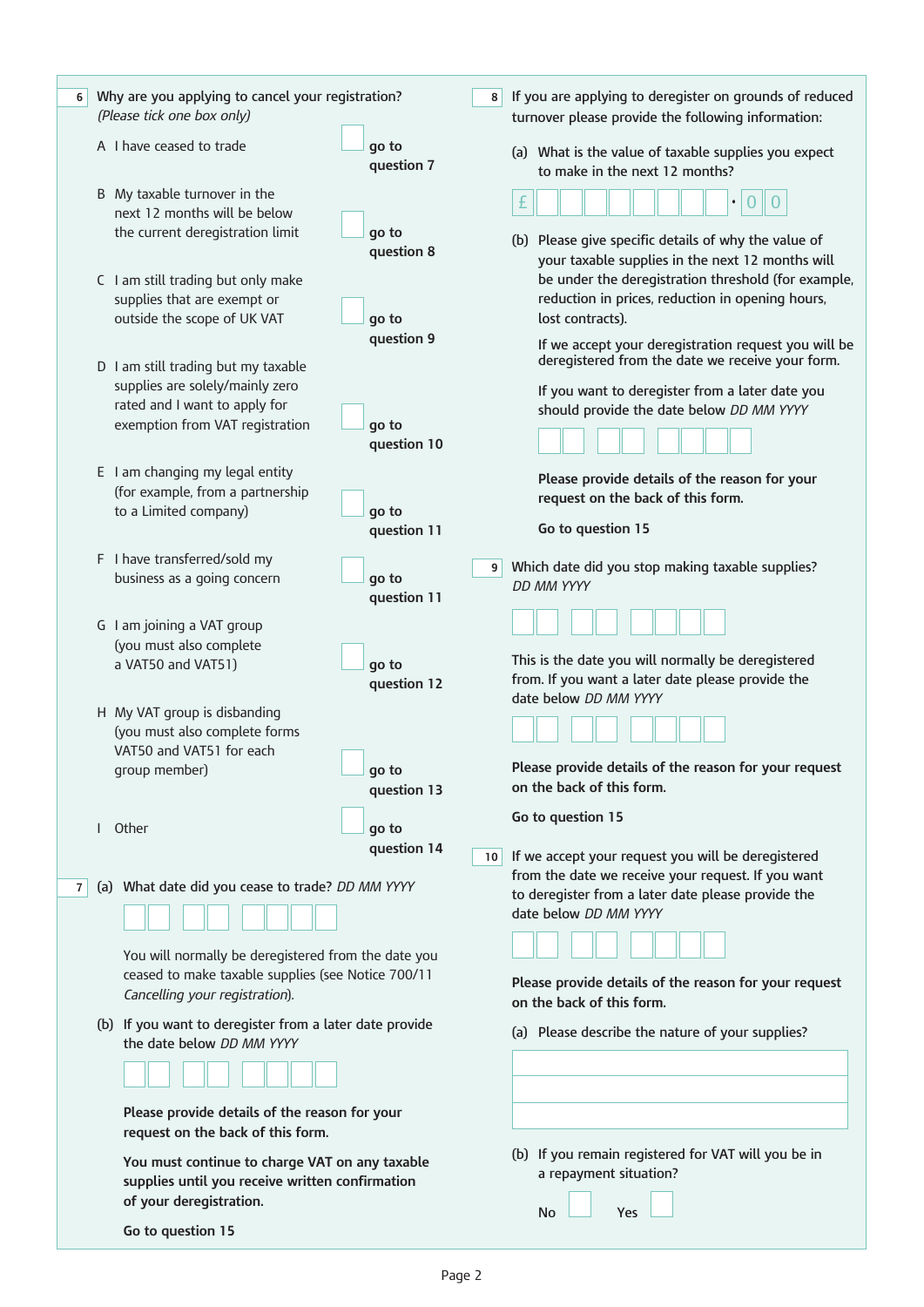|    | (c) If you answered No please provide further<br>information on the back of this form explaining<br>why you believe you are entitled to exemption<br>from registration.<br>Go to question 15 | (c) What is the VAT Registration Number of the group<br>(if known)?<br>Go to question 15                                                                                                                                              |
|----|----------------------------------------------------------------------------------------------------------------------------------------------------------------------------------------------|---------------------------------------------------------------------------------------------------------------------------------------------------------------------------------------------------------------------------------------|
| 11 | Remember: If you are changing your legal entity<br>and transferring your VAT Registration Number to<br>a new legal entity then do not complete this form.                                    | Please give the date the VAT group disbanded<br>13 <sup>1</sup><br>DD MM YYYY                                                                                                                                                         |
|    | See Notice 700/11 Cancelling your registration.<br>(a) Please enter the date the transfer or change<br>of legal entity took place DD MM YYYY                                                 | go to question 15<br>Please provide the date you want to deregister from<br>14<br>DD MM YYYY                                                                                                                                          |
|    | (b) Describe the change of legal entity (for example,<br>sole proprietor to partnership)                                                                                                     | Please give the reason why you want to deregister<br>from this date on the back of this form.<br>Go to question 15                                                                                                                    |
|    | (c) Please give the name and address of the new<br>owner (if different to question 2, 3, or 4)                                                                                               | Do you have an Option to Tax on any property?<br>15<br>Yes<br>No                                                                                                                                                                      |
|    | Name<br><b>Address</b>                                                                                                                                                                       | Do you use the cash accounting scheme?<br>16<br><b>No</b><br>Yes                                                                                                                                                                      |
|    | Postcode                                                                                                                                                                                     | Please estimate the total VAT inclusive value of<br>17<br>stocks and assets you have on hand on which VAT<br>is due. This includes the value of the property on<br>which an option to tax has been made and VAT has<br>been reclaimed |
|    | Please tick box if the details are still the same<br>(d) Please give the new owner's VAT Registration<br>Number (if known)                                                                   | £<br>$\bullet$<br>You may have to account for VAT on these assets<br>on your final VAT return. See Notice 700/11<br>Cancelling your registration for further information.                                                             |
|    | (e) Is the new owner a member of a VAT group?<br>No<br>Yes                                                                                                                                   | If your business bank account details have changed<br>18<br>please give the new details<br>Bank account number                                                                                                                        |
|    | Were all stocks and assets transferred?<br>(f)<br><b>No</b><br>Yes<br>Go to question 15                                                                                                      | Bank sort code                                                                                                                                                                                                                        |
| 12 | (a) When did you join/will you join the VAT group?<br>DD MM YYYY                                                                                                                             | or                                                                                                                                                                                                                                    |
|    | (b) What is the name of the representative member?                                                                                                                                           | Girobank account number                                                                                                                                                                                                               |
|    |                                                                                                                                                                                              | Please tick box if you have no account or<br>your account has been closed                                                                                                                                                             |